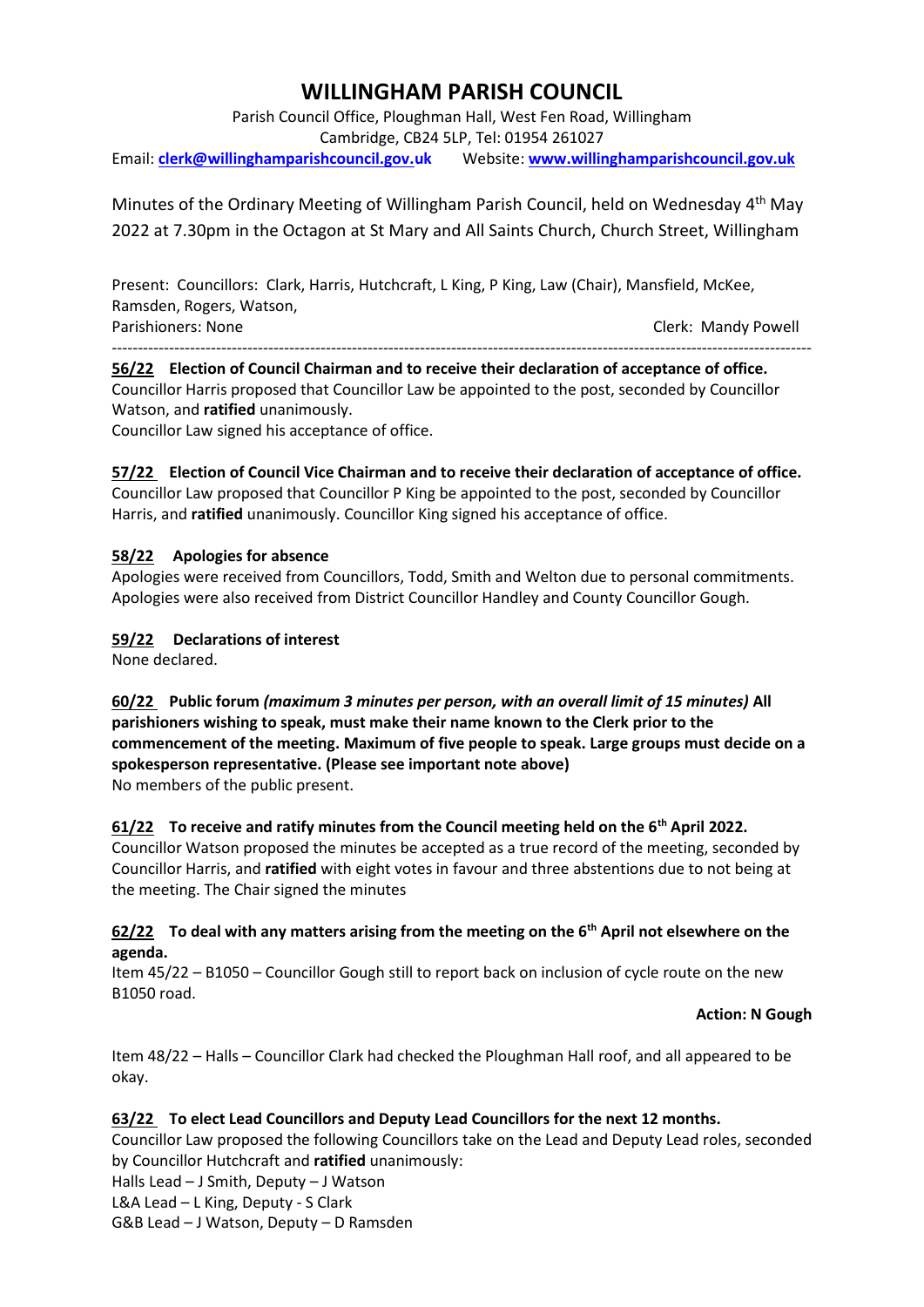Cemetery Lead – B Mansfield, Deputy – V McKee

## **64/22 To elect a planning committee.**

Councillor Law proposed the following Councillors form the planning committee, seconded by Councillor Harris, and **ratified** unanimously:

N Harris, D Law, B Todd, M Rogers, J Watson, V McKee

# **65/22 To elect Council representatives including:**

Councillor Hutchcraft proposed that the following Councillors take on the positions listed, seconded by Councillor Mansfield, and **ratified** unanimously. Police co-ordinators – J Hutchcraft and P King Willingham News Contributors – P King, D Law, N Harris, V McKee, J Hutchcraft, B Mansfield British School Trust representatives – B Mansfield and V McKee Willingham Combined Charity Trustees – D Law and N Harris Emergency Plan Committee – D Law, P King, N Harris, and the Clerk Environmental representatives – L King and V McKee Willingham News representative – V McKee Community Plan representative – P King Highways representative – N Harris

# **66/22 To review and ratify any Council policies as appropriate**

NALC had updated model standing orders and Councillor Law proposed the Council adopt the orders as amended, seconded by Councillor Watson, and **ratified** unanimously.

#### **Action: Clerk**

The Clerk reminded Councillors that they had agreed to adopt the new Code of Conduct in line with South Cambs District Council. This had been previously circulated, and Councillors were reminded of the need to complete a new register of interest form.

#### **Action: All**

# **67/22 To receive and consider any County Council reports and communications not covered elsewhere on this agenda.**

Previously circulated. Councillor Gough was not present, but the Clerk had been asked to write to Councillor Gough to remind him that the Greater Cambridge Partnership consultation on public transport shows no mention of Willingham even though its service had been reduced. When returning from Cambridge users could end up waiting for up to two hours for a bus from Longstanton back to Willingham.

#### **Action: Clerk**

# **68/22 To receive and consider any District Council reports and communications not covered elsewhere on this agenda.**

Councillor Handley was not present, but his report had been previously circulated. The Clerk was asked to write to Councillor Handley with regards to recent issues raised regarding a Haden Way resident.

#### **Action: Clerk**

#### **69/22 Chair report including:**

To receive an update regarding HUB funding and consider any actions Previously circulated. Councillor Law proposed that the HUB retain the balance on the account in case of any emergency or hardship that may arise. Seconded by Councillor Watson and **ratified** unanimously.

### To receive and consider correspondence from parishioner regarding Campra Information had been received regarding the possibility of taking part in the Campra scheme whereby campers would be able to stay overnight in the car park for a fee. Councillor P King

#### **Action: Clerk**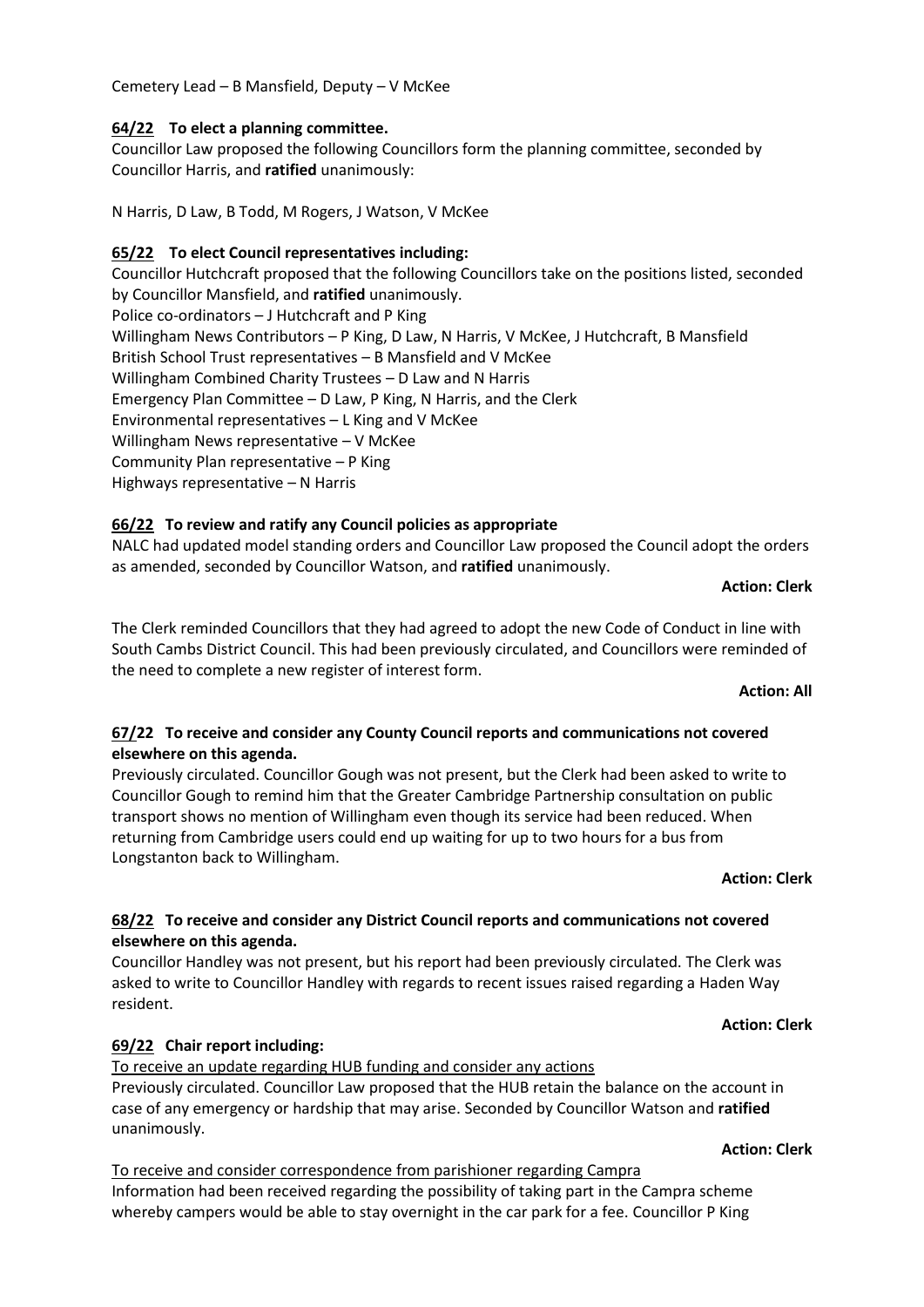# proposed the Council did not take the scheme forward, seconded by Councillor McKee and **ratified** unanimously.

To consider attendance of Fen Edge Community Association's Annual Meeting The meeting was due to take place on Thursday  $12<sup>th</sup>$  May. The Clerk was asked to send the Council's apologies.

## **Action: Clerk** To receive correspondence regarding Crimestoppers and consider any action Correspondence had been received seeking volunteers to join the committee. Councillor Watson volunteered to be put forward.

# To consider request for additional benches in the village

A request had been received for a bench to be sited on the High Street near the bus stop and also on Church Street near the bus stop. It was agreed to contact County Council to see if either or both locations would be permitted.

# Adopt a woodland tree in the Community Orchard

WAG had proposed a new scheme whereby residents could adopt a woodland tree in the orchard. Funds raised would be used to provide a personalised label for the tree adopted and to help future developments of the Orchard. Councillor Hutchcraft proposed the Council support the scheme, seconded by Councillor Rogers, and ratified unanimously.

# **70/22 To receive from the following Committees: reports from lead councillors, note any delegated decisions taken, and make any recommendations**

# **F&GP Committee – updates including:**

To receive an update regarding the Deputy Clerk vacancy and consider any actions. The Chair, Councillor Todd and the Clerk had conducted interviews and the successful candidate was due to start on 27<sup>th</sup> June.

# To receive and ratify Parish Council's annual report

It was agreed unanimously to accept the annual report with one minor change to the Chairs submission.

# **Action: Clerk**

**Planning Committee – updates including:**

To receive draft minutes of meeting held on the 20<sup>th</sup> April. Previously circulated and noted.

# **HALLS – Updates including:**

To receive and consider proposal for the future use of the Public Hall Deferred to the June meeting

# **Cemetery – updates including.**

Nothing to report.

# **Green & Boundaries – updates including:**

The CCTV on Meadow Road would be installed during the next week or so.

**Action: J Watson**

Councillor Watson would forward information on recent fly tipping reports so that the Clerk could chase.

# **Action: Clerk/J Watson**

# **Leisure & Amenities – updates including:**

The Cricket nets and MUGA were ongoing

Rospa had conducted their inspection of the QEII Field, and several issues had been highlighted. The see saw has a significant issue and had been roped off. Quotes for repairs had been sought.

# **Action: Clerk**

**Action: Clerk**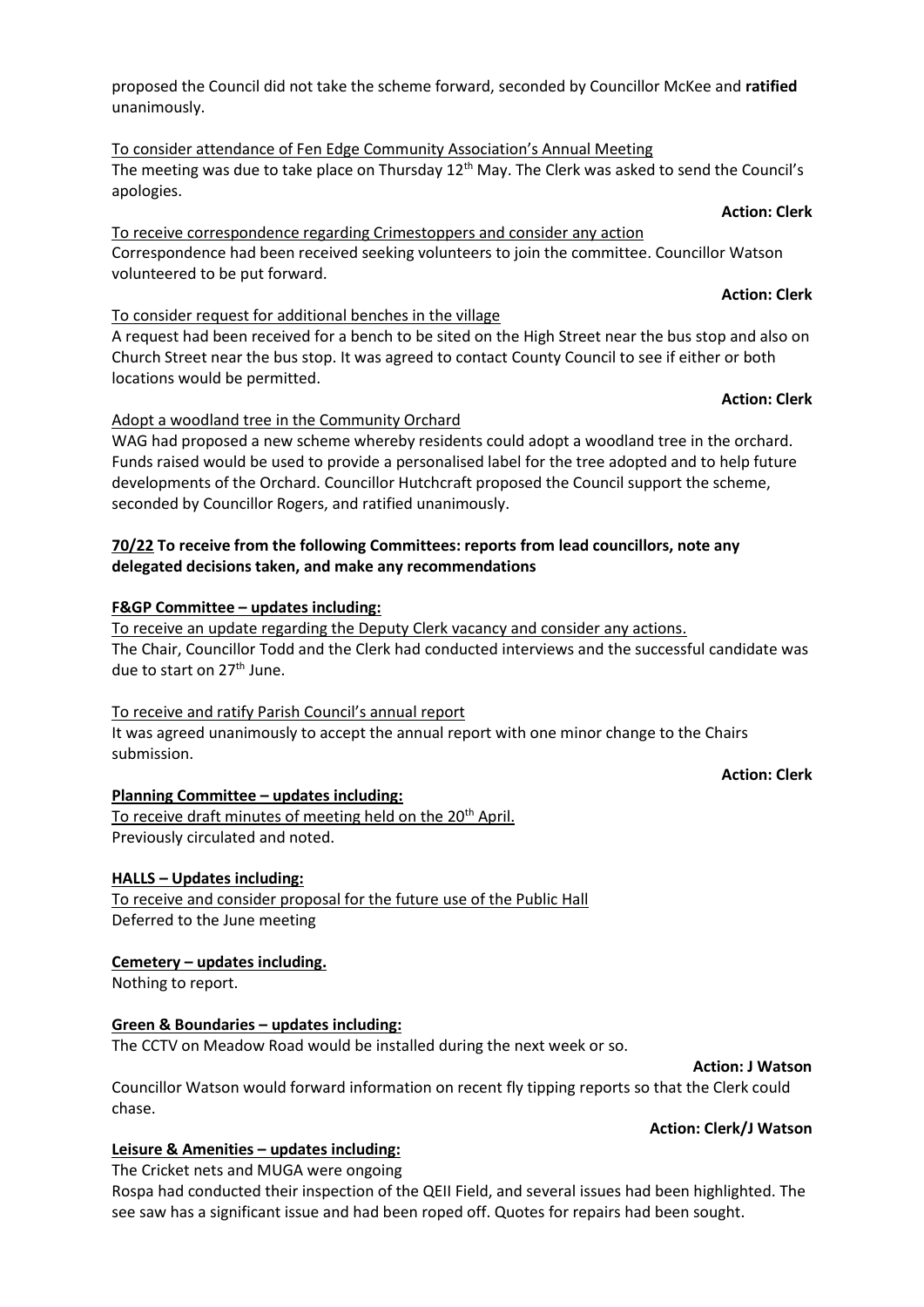The Jubilee picnic was ongoing it was agreed that the Parish Council stand would be covered as follows:

12 – 1pm – D Law and S Clark

1pm – 2pm – M Rogers and V McKee

2pm – 3pm – L King and P King

3pm – 4pm – To be decided

The Clerk was asked to source some display boards and it was agreed to present information regarding the environmental work that had taken place over the last year or so as well as information on the Council and their areas of ownership etc. This would include the opportunity for residents to put forward names for the Meadow Road site.

#### **Action: Clerk**

#### **71/22 To receive and ratify parish council year end accounts.**

**72/22 To receive and ratify monthly accounts for payment**

Councillor Hutchcraft proposed the year accounts be agreed as listed, seconded by Councillor Watson, and **ratified** unanimously.

## **Action: Clerk/RFO**

| Items paid by Bank transfer: |                 |                |         |
|------------------------------|-----------------|----------------|---------|
| <b>Salaries</b>              | <b>Salaries</b> | April 21       | 3438.89 |
| HMRC.                        | <b>Salaries</b> | <b>PAYE</b>    | 879.11  |
| <b>NEST Pension</b>          | Salaries        | <b>Pensinn</b> | 155.36  |

| HIVIKU                     | Salaries                    | PAYE     | 879.11  |
|----------------------------|-----------------------------|----------|---------|
| <b>NEST Pension</b>        | <b>Salaries</b>             | Pension  | 155.36  |
| Initial                    | San Bin - Ploughman         | Halls    | 531.38  |
| Parish Online              | Website                     | Est      | 120.00  |
| Edge                       | <b>Epitaph Classic</b>      | Cemetery | 261.60  |
| Over Day Center            | Donation                    | Donation | 3000.00 |
| Will Bowls Club            | Donation                    | Donation | 1400.00 |
| Lenka O'Connor             | Hall deposit refund         | Halls    | 100.00  |
| Items paid by Direct Debit |                             |          |         |
| Camb Water                 | Water pavilion              | L & A    | 545.79  |
| Camb Water                 | Water public hall           | Halls    | 36.63   |
| Co-op Phones               | Mobile                      | Will Hub | 10.20   |
| <b>British Gas</b>         | Electric                    | G & B    | 13.02   |
| <b>British Gas</b>         | <b>Electric Public Hall</b> | Halls    | 48.09   |
| <b>British Gas</b>         | <b>Gas Pavilion</b>         | L & A    | 23.46   |
| British gas                | <b>Electric Pavilion</b>    | L & A    | 106.62  |
| <b>British Gas</b>         | Electric Ploughman          | Halls    | 648.55  |
| <b>Drax</b>                | <b>Street Lighting</b>      | G & B    | 16.09   |
| Items paid by credit card  |                             |          |         |
| Sum Up                     | Card machine Office         | Est      | 142.80  |
| Items to be paid           |                             |          |         |
| Suds & Bubbles             | <b>Cleaning Ploughman</b>   | Halls    | 560.00  |
| Suds & Bubbles             | <b>Cleaning Pavilion</b>    | L & A    | 241.00  |
| Suds & Bubbles             | <b>Cleaning Office</b>      | Est      | 40.00   |
| Willingham Pcc             | Meetings                    | Est      | 50.00   |
| <b>ROSPA</b>               | Ann Insp Play Equip         | L & A    | 247.80  |
| <b>Cromwell Fire</b>       | Pavilion remedial           | L & A    | 132.00  |
| <b>Cromwell Fire</b>       | Ploughman Remedial          | Halls    | 486.00  |

Councillor Harris proposed the accounts be accepted as listed, seconded by Councillor Watson, and **ratified** unanimously.

#### **73/22 Police update**

A new officer (Chris Smits) had been appointed for Willingham as Thomas Baugh had moved on to another area.

#### **Action: RFO**